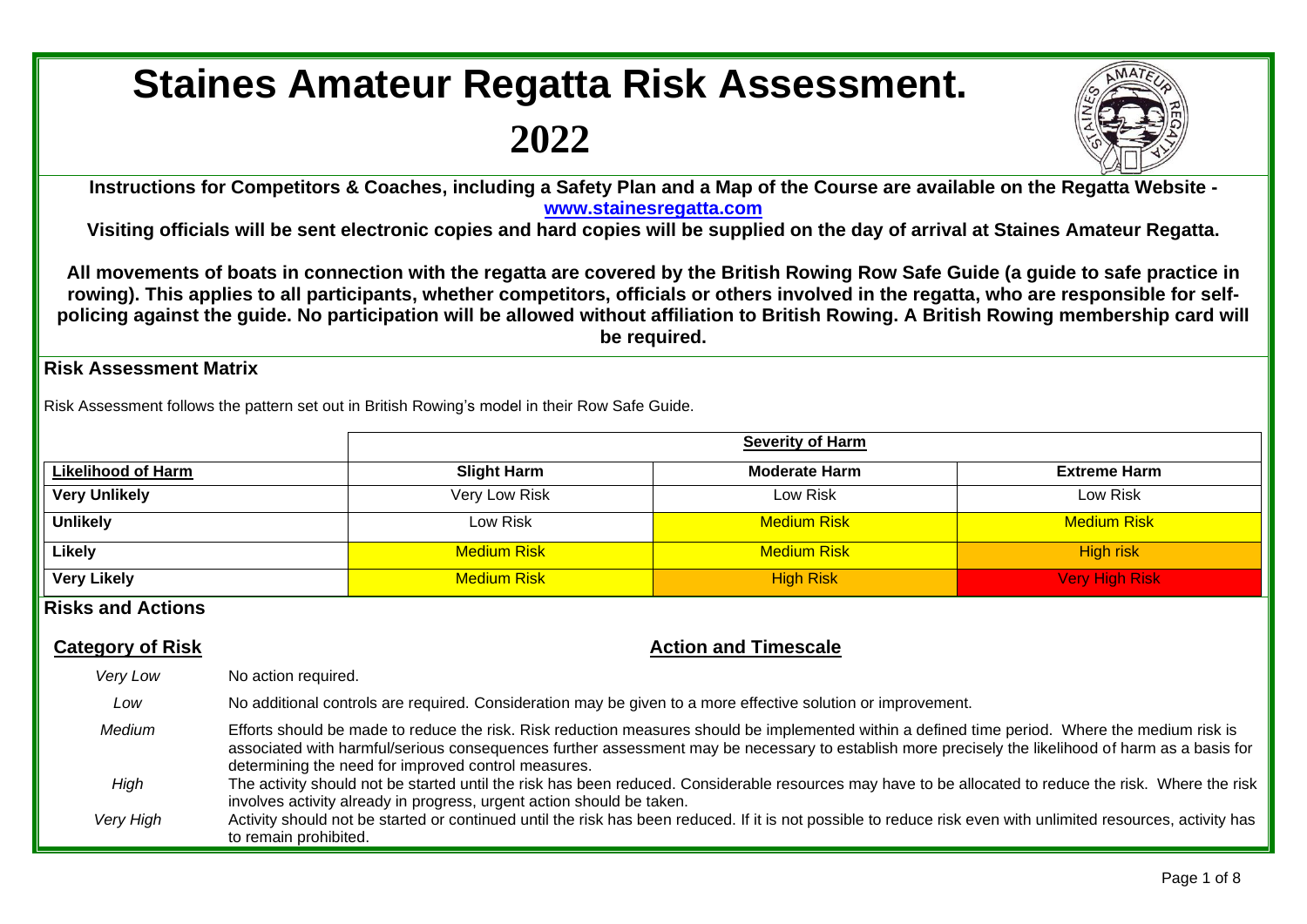| <b>Hazard</b>                                                  | <b>Potential Outcome</b>                       | <b>Likelihood</b> | <b>Severity of Harm</b> | <b>Measures to Reduce Risk</b>                                                                                                      | <b>Overall Risk</b> |  |  |  |
|----------------------------------------------------------------|------------------------------------------------|-------------------|-------------------------|-------------------------------------------------------------------------------------------------------------------------------------|---------------------|--|--|--|
| <b>Vehicles &amp; Cycle Movements and Use:</b>                 |                                                |                   |                         |                                                                                                                                     |                     |  |  |  |
| <b>Fall hazard while</b><br>unloading boats.                   | Injury to rowers.<br>Damage to boats.          | <b>Unlikely</b>   | Slight                  | Reliance on competency of crews. British<br>Rowing provides guidelines on trailers and<br>towing.                                   | Low                 |  |  |  |
| Minor injuries<br>during rigging.                              | Cuts and bruises.                              | <b>Unlikely</b>   | Slight                  | First Aid Service (2 medical professionals) on<br>site next to boating area.                                                        | Low                 |  |  |  |
| <b>Collision hazard</b><br>due to trailers,<br>boats and cars. | Injury to rowers<br>and/or damage to<br>boats. | Unlikely          | Moderate                | Car park marshals to ensure trailers and cars<br>are parked to allow adequate space to<br>manoeuvre boats & people.                 | Medium              |  |  |  |
|                                                                |                                                |                   |                         | No spectator cars are allowed into the boating<br>area car parks. Parking on Silvery Sands<br>under marshal supervision on arrival. |                     |  |  |  |
| <b>Collision hazard</b><br>on roads and                        | Injury to rowers,<br>spectators and/or         | <b>Unlikely</b>   | Moderate                | Car movements marshalled on arrival on<br>Silvery Sands.                                                                            | Medium              |  |  |  |
| paths due to cars<br>and cycles.                               | damage to boats.                               |                   |                         | Bicycles are restricted to the paths,<br>recommended that cyclists observing the<br>regatta dismount along the course.              |                     |  |  |  |
|                                                                |                                                |                   |                         | Tow path is a public right of way so all involved<br>in the regatta to be aware some cyclists may<br>continue to cycle.             |                     |  |  |  |
|                                                                |                                                |                   |                         | Recommend all cyclists dismount in the<br>boating area.                                                                             |                     |  |  |  |
| Electrical<br>Equipment, Radio<br>PA, Computers,<br>Cabling.   | Potential for Fire.                            | Very<br>Unlikely  | Slight                  | All wiring will be checked the morning of the<br>regatta.                                                                           | Very Low            |  |  |  |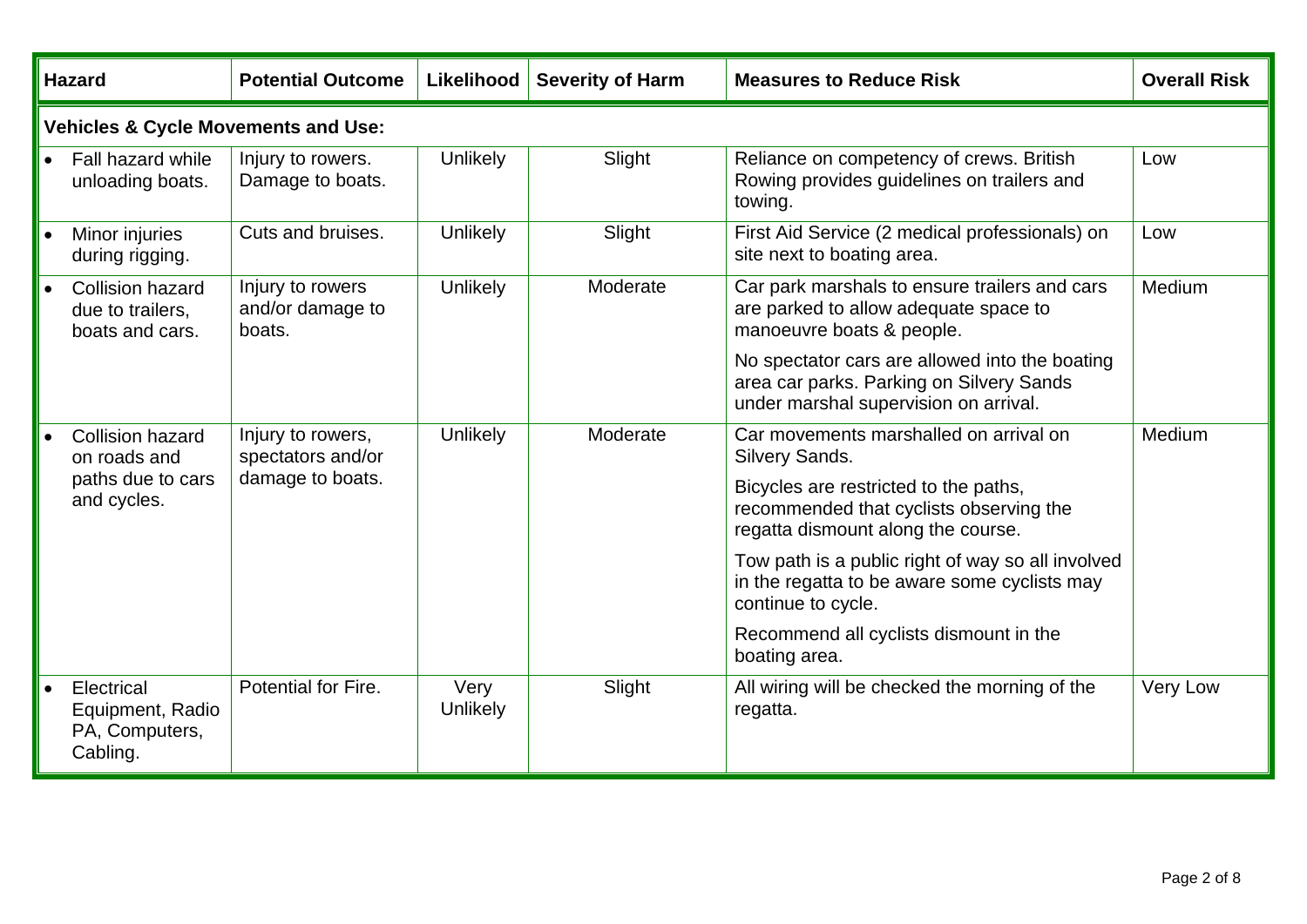**All Boat Movements on the Water are covered by the British Rowing Row Safe Guide**

**This applies to all participants, who are responsible for following the guide. Furthermore, coaches, marshals, umpires and all regatta officials endeavour to apply the practice based on random inspections and observation.**

**Failure to comply with any part of the guide in relation to equipment or behaviour will lead to the crew or participants not being able to go afloat and / or race.**

**General Water Safety:**

**A Safety Launch patrols the main 500m course, with a second launch stationed in the navigation channel herding swans out of the course of crews and off the course. All Safety Launches are manned with trained life savers, are equipped for water rescue and are in radio contact with launch umpires and relevant regatta officials.**

**There will be three Umpire Launches in operation, all equipped with radios, rescue equipment and loud hailers.**

**Races are followed by umpires in launches with a driver, who can either summon assistance from the Safety Launches or provide assistance themselves if necessary.**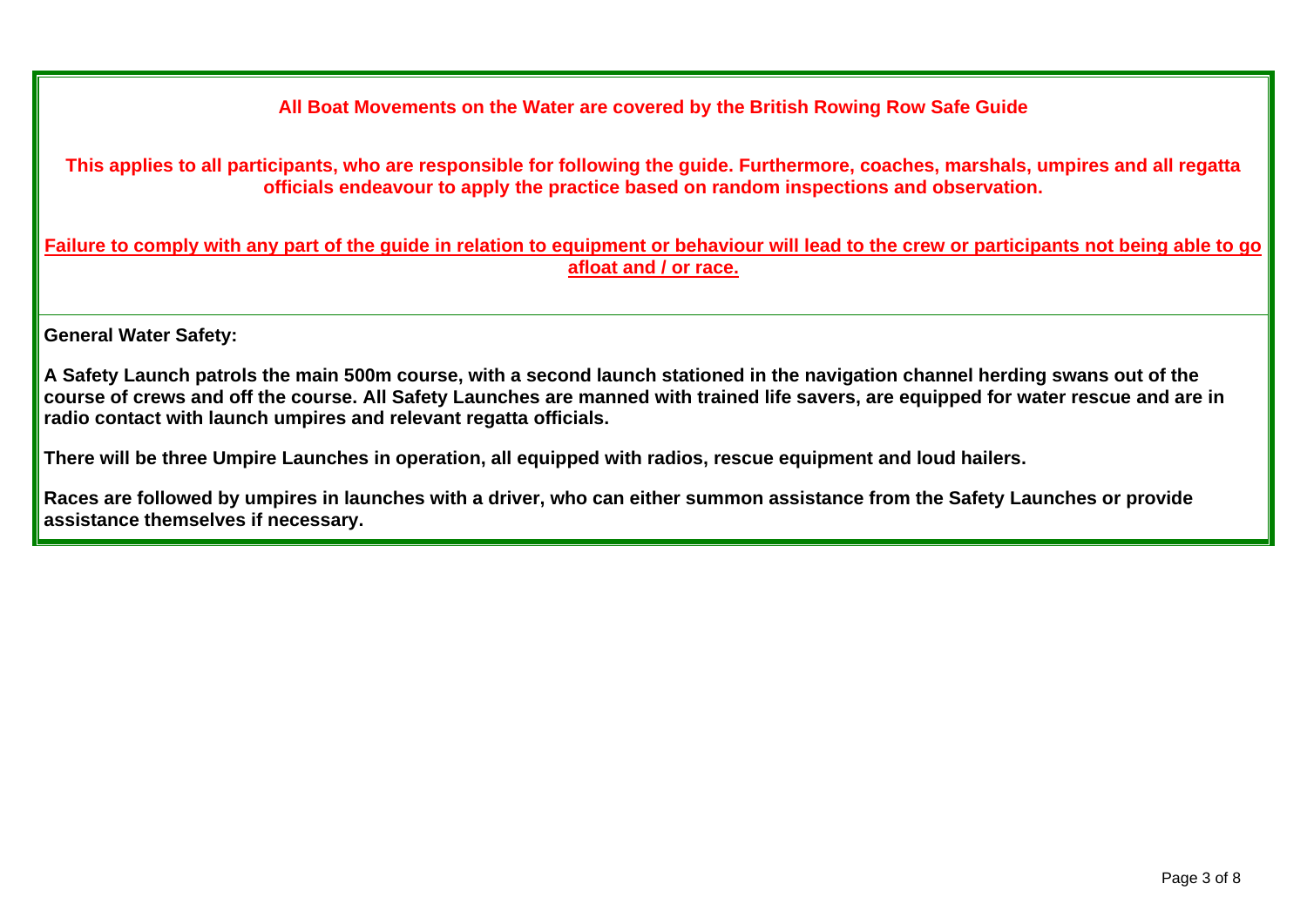| <b>Hazard</b>                                      | <b>Potential Outcome</b>                       | Likelihood      |          | Severity of Harm   Measures to Reduce Risk                                                                       | <b>Overall Risk</b> |  |  |
|----------------------------------------------------|------------------------------------------------|-----------------|----------|------------------------------------------------------------------------------------------------------------------|---------------------|--|--|
| <b>Landing stages / Getting Afloat</b>             |                                                |                 |          |                                                                                                                  |                     |  |  |
| Trip hazard due<br>to items being left             | Injury to rowers<br>and/or damage to           | <b>Unlikely</b> | Slight   | Raft marshals instructed to minimise time crew<br>equipment is left on staging or in boating area.               | Low                 |  |  |
| on the landing<br>stages & in the<br>boating area. | boats. Trips & falls.                          |                 |          | An area for blades is provided to the side of the<br>temporary landing platforms.                                |                     |  |  |
|                                                    |                                                |                 |          | Friends/families of adaptive athletes present to<br>assist during boating.                                       |                     |  |  |
| Dropping Boat.                                     | Injury to rowers<br>and/or damage to<br>boats. | <b>Unlikely</b> | Slight   | Damage to boat - to be checked for river<br>worthiness and rechecked by marshals prior to<br>going on the water. | Low                 |  |  |
|                                                    |                                                |                 |          | Friends/families of adaptive athletes present to<br>assist during boating.                                       |                     |  |  |
| <b>Blocked access</b><br>routes.                   | Delay for<br>emergency services                | <b>Unlikely</b> | Moderate | Car Park Marshals to ensure corridor kept clear at<br>all times to enable access to regatta site and river.      | Low                 |  |  |
|                                                    | or first aid reaching<br>athletes.             |                 |          | Trained medics (LMS) already present at regatta<br>site.                                                         |                     |  |  |
|                                                    |                                                |                 |          | First aider to be present for adaptive athletes<br>during boating and on safety boat once on water.              |                     |  |  |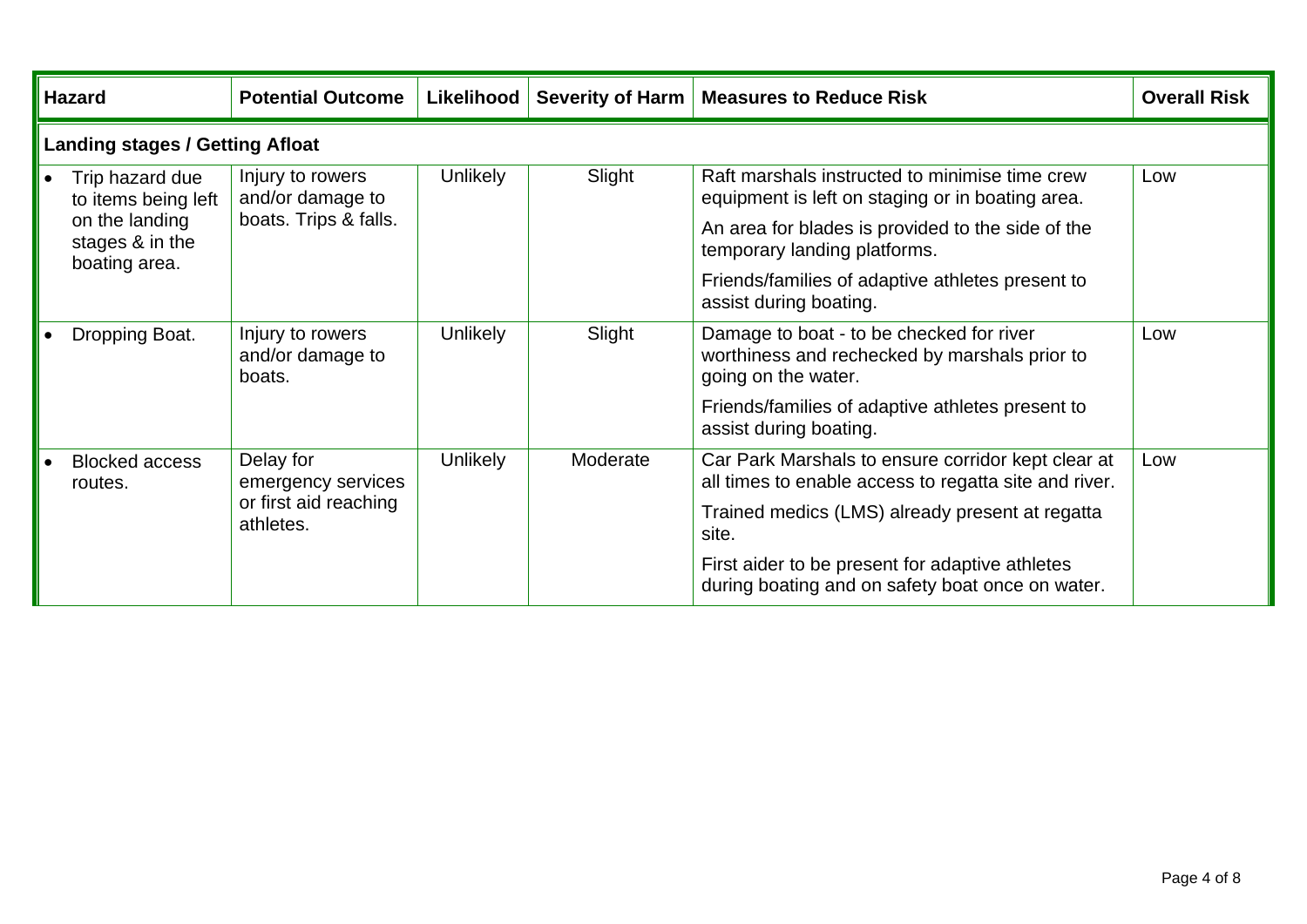| Proceeding to the Start, Returning after Racing                                                                      |                                      |          |          |                                                                                                                                                                                                                                                                                                                                                                      |        |  |  |
|----------------------------------------------------------------------------------------------------------------------|--------------------------------------|----------|----------|----------------------------------------------------------------------------------------------------------------------------------------------------------------------------------------------------------------------------------------------------------------------------------------------------------------------------------------------------------------------|--------|--|--|
| Collision with<br>other boats                                                                                        | Injury to rowers<br>and/or damage to | Unlikely | Moderate | On water safety cover provided from 30 min prior<br>to start.                                                                                                                                                                                                                                                                                                        | Medium |  |  |
| (including non-<br>regatta traffic) on<br>way to start, in<br>marshalling area,<br>retuning to land<br>after racing. | boats.                               |          |          | Reliance on competency of crews & coaches, and<br>compliance with the Rules of Racing and Row<br>Safe. A map of the course detailing circulation<br>patterns, warm up and warm down areas,<br>navigation, safety launch patrol areas and<br>emergency aid positions is supplied with the draw.<br>This is to be adhered to with the instructions to<br>competitors.  |        |  |  |
|                                                                                                                      |                                      |          |          | Navigation Channel is buoyed, competitors may<br>row for <b>150m below</b> the finish line for warm down<br>purposes.                                                                                                                                                                                                                                                |        |  |  |
|                                                                                                                      |                                      |          |          | Circulation patterns circulated to athletes prior to<br>the event. Maps of the circulation pattern will be<br>displayed at the registration tent.                                                                                                                                                                                                                    |        |  |  |
|                                                                                                                      |                                      |          |          | Start Marshals have full view up to Staines Railway<br>bridge and are equipped with loud hailers.                                                                                                                                                                                                                                                                    |        |  |  |
|                                                                                                                      |                                      |          |          | Marshal stationed around regatta boating area.<br>Good visibility. Regatta Zone and Navigation<br>channel clearly marked for non-regatta river traffic.                                                                                                                                                                                                              |        |  |  |
|                                                                                                                      |                                      |          |          | Adaptive boats followed by safety boat once<br>boated, during warm-up and to start of regatta<br>course. Followed by umpire's launch during race.<br>Safety boat to follow to bank to disembark.<br>Adaptive racing will be held either at the end of<br>morning racing or the start of afternoon racing, i.e.<br>when there will be fewer other boats on the water. |        |  |  |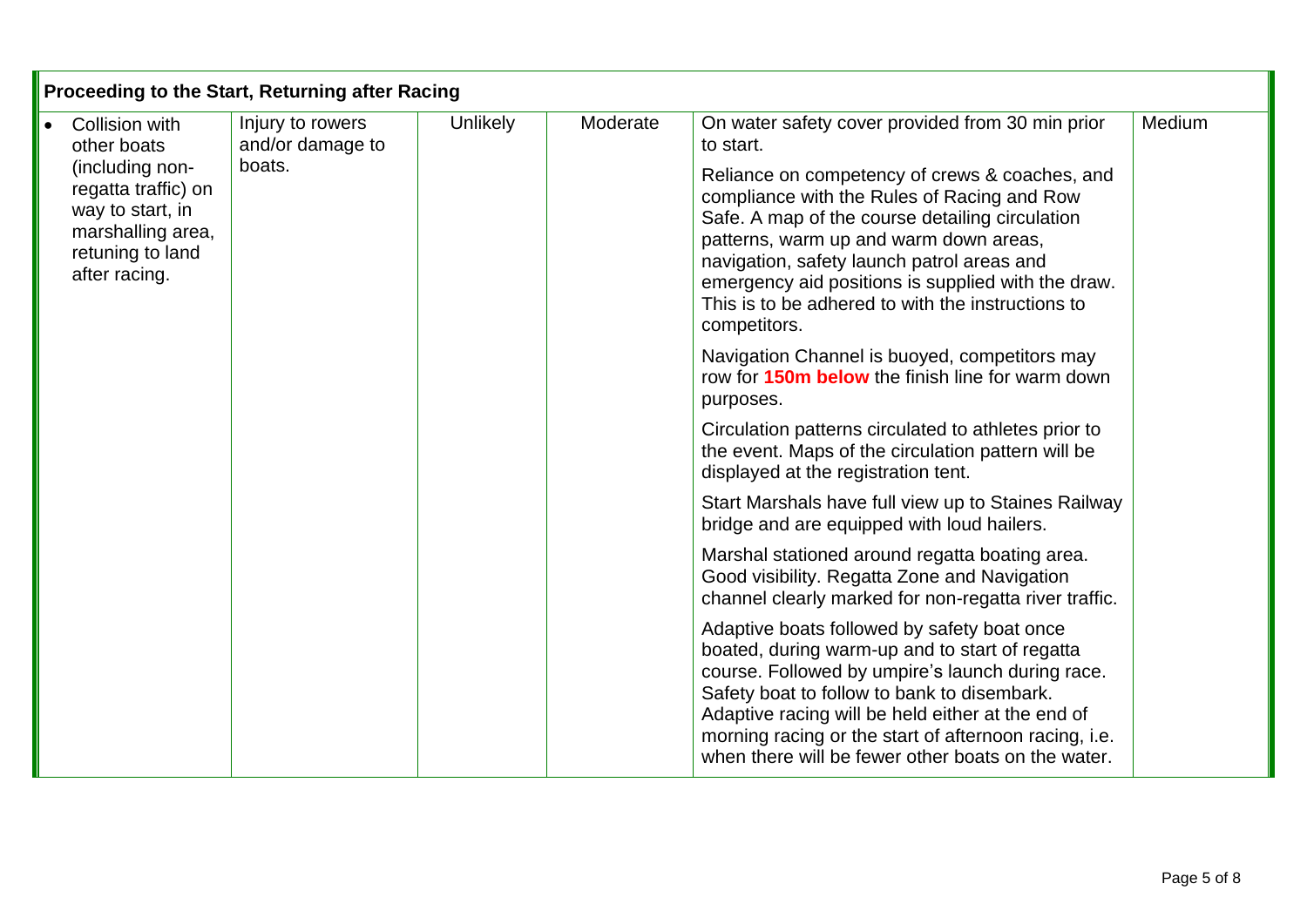| Long wait in<br>marshalling area<br>prior to start. | Potential for<br>hypothermia /<br>sunstroke.   | Hypothermia<br>$-$ Very<br>Unlikely.<br>Sunstroke -<br>Unlikely,<br>(varies<br>according to<br>July weather) | Moderate | Reliance on competency of crews and coaches<br>supported by British Rowing Coach Education<br>Programme.<br>Boating marshals to advise crews thought to have<br>inadequate protection for the current conditions.<br>Start umpires adjust race order if observed all<br>participants present and earlier race awaiting crew.<br>Crews to be reminded at registration that they may<br>need to take extra water due to temperature on the<br>day. | Medium |
|-----------------------------------------------------|------------------------------------------------|--------------------------------------------------------------------------------------------------------------|----------|--------------------------------------------------------------------------------------------------------------------------------------------------------------------------------------------------------------------------------------------------------------------------------------------------------------------------------------------------------------------------------------------------------------------------------------------------|--------|
| <b>During Race</b>                                  |                                                |                                                                                                              |          |                                                                                                                                                                                                                                                                                                                                                                                                                                                  |        |
| Incidents<br>involving other<br>racing crews.       | Injury to rowers<br>and/or damage to<br>boats. | <b>Very Unlikely</b>                                                                                         | Moderate | All racing is carried out under British Rowing Rules<br>of Racing and in compliance with the British<br>Rowing Row Safe Guide.                                                                                                                                                                                                                                                                                                                   | Low    |
|                                                     |                                                |                                                                                                              |          | Umpire following race will advise boats to move or<br>stop as necessary if there is a safety issue.                                                                                                                                                                                                                                                                                                                                              |        |
|                                                     |                                                |                                                                                                              |          | No warm up on the course, warm down restricted<br>to 150m below the finish line. All competitors are<br>advised.                                                                                                                                                                                                                                                                                                                                 |        |
|                                                     |                                                |                                                                                                              |          | Warm up between Staines Town Bridge and start<br>line, Circulation pattern reversed and as shown on<br>circulation diagram.                                                                                                                                                                                                                                                                                                                      |        |
|                                                     |                                                |                                                                                                              |          | Umpires to aid adaptive athletes with steering to<br>avoid collisions with each other. Adaptive racing<br>will be held either at the end of morning racing or<br>the start of afternoon racing, i.e. when there will be<br>fewer other boats on the water.                                                                                                                                                                                       |        |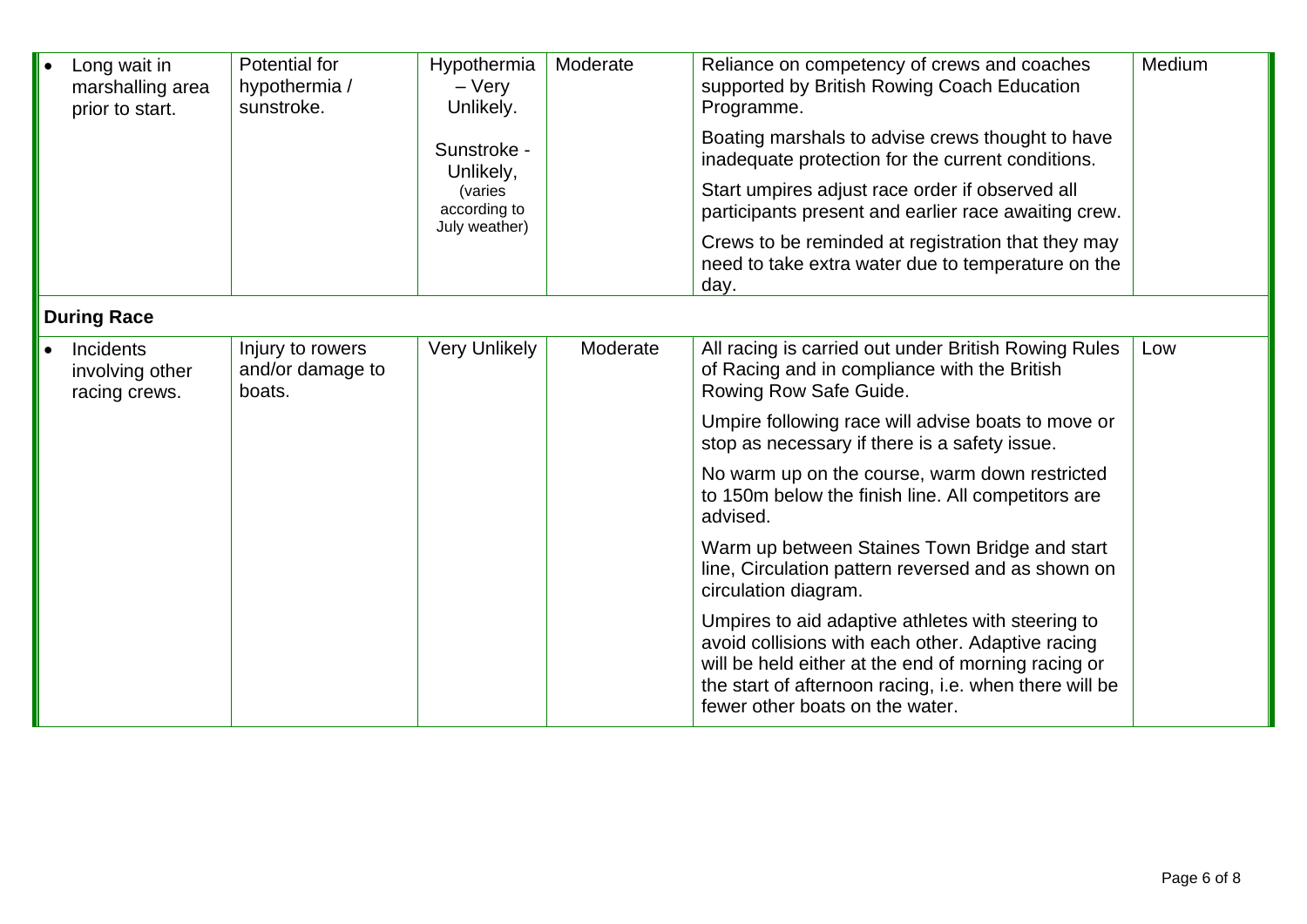| Collision with<br>non-regatta river<br>traffic. | Injury to rowers<br>and/or damage to<br>boats. Damage to<br>non-regatta boats. | Unlikely             | Moderate       | Racing course buoyed off from navigation channel.<br>Regatta Zone demarked by entry and exit yellow<br>signs to all river traffic.<br>No firm pressure or starts allowed by rowing crews<br>in navigation channel in 'Regatta Zone'.                                                                                              | Medium          |
|-------------------------------------------------|--------------------------------------------------------------------------------|----------------------|----------------|-----------------------------------------------------------------------------------------------------------------------------------------------------------------------------------------------------------------------------------------------------------------------------------------------------------------------------------|-----------------|
|                                                 |                                                                                |                      |                | Two Safety Boats patrolling Regatta Zone. Three<br>Umpires Launches vigilant.                                                                                                                                                                                                                                                     |                 |
|                                                 |                                                                                |                      |                | Safety boat following adaptive athletes at all times<br>when on water, aiding steering and navigation.                                                                                                                                                                                                                            |                 |
| Swans.                                          | Injury to rowers.<br>Damage to boats.<br>Racing impeded.                       | Unlikely             | Slight         | Swans will be herded into a netted area prior to<br>racing and efforts will be made to keep them in this<br>area by feeding them throughout the regatta.                                                                                                                                                                          | Low             |
| Capsize.                                        | Potential<br>hypothermia.                                                      | Unlikely             | Moderate       | Umpires can summon safety boats. See also Row<br>Safe and Coach Education Programme.                                                                                                                                                                                                                                              | Medium          |
|                                                 | Drowning.                                                                      |                      |                | Safety boat to follow adaptive boats at all times<br>once on water. Driver to be made familiar with high<br>seats and strapping of torso/thighs. Two people to<br>be on safety boat at all times.                                                                                                                                 |                 |
| Failure of engine<br>on powered<br>vessel.      | Vessel moving off<br>course or out of<br>navigation channel.                   | <b>Very Unlikely</b> | Slight         | Radio and verbal warnings given to all crews and<br>motor boats in the vicinity. Any boat on course,<br>racing will be suspended until cleared.                                                                                                                                                                                   | <b>Very Low</b> |
|                                                 | <b>Environmental</b>                                                           |                      |                |                                                                                                                                                                                                                                                                                                                                   |                 |
| Thunder storms &<br>Lightning.                  | Severe injury, death<br>or damage to<br>equipment and<br>structures.           | Very<br>Unlikely     | <b>Extreme</b> | Race Committee to apply 30 second / 30 minute<br>rule. When gap between visible lightning and<br>thunder is 30 seconds or less, racing to be<br>stopped, water to be cleared. All tents are to be<br>evacuated, and all spectators to be advised to get<br>into vehicles, to close doors and windows. Then to<br>await all clear. | Low             |
|                                                 |                                                                                |                      |                | All clear when lightning gap / thunder exceeds 30<br>seconds for 30 minutes. Weather forecast to be<br>checked night before Regatta.                                                                                                                                                                                              |                 |